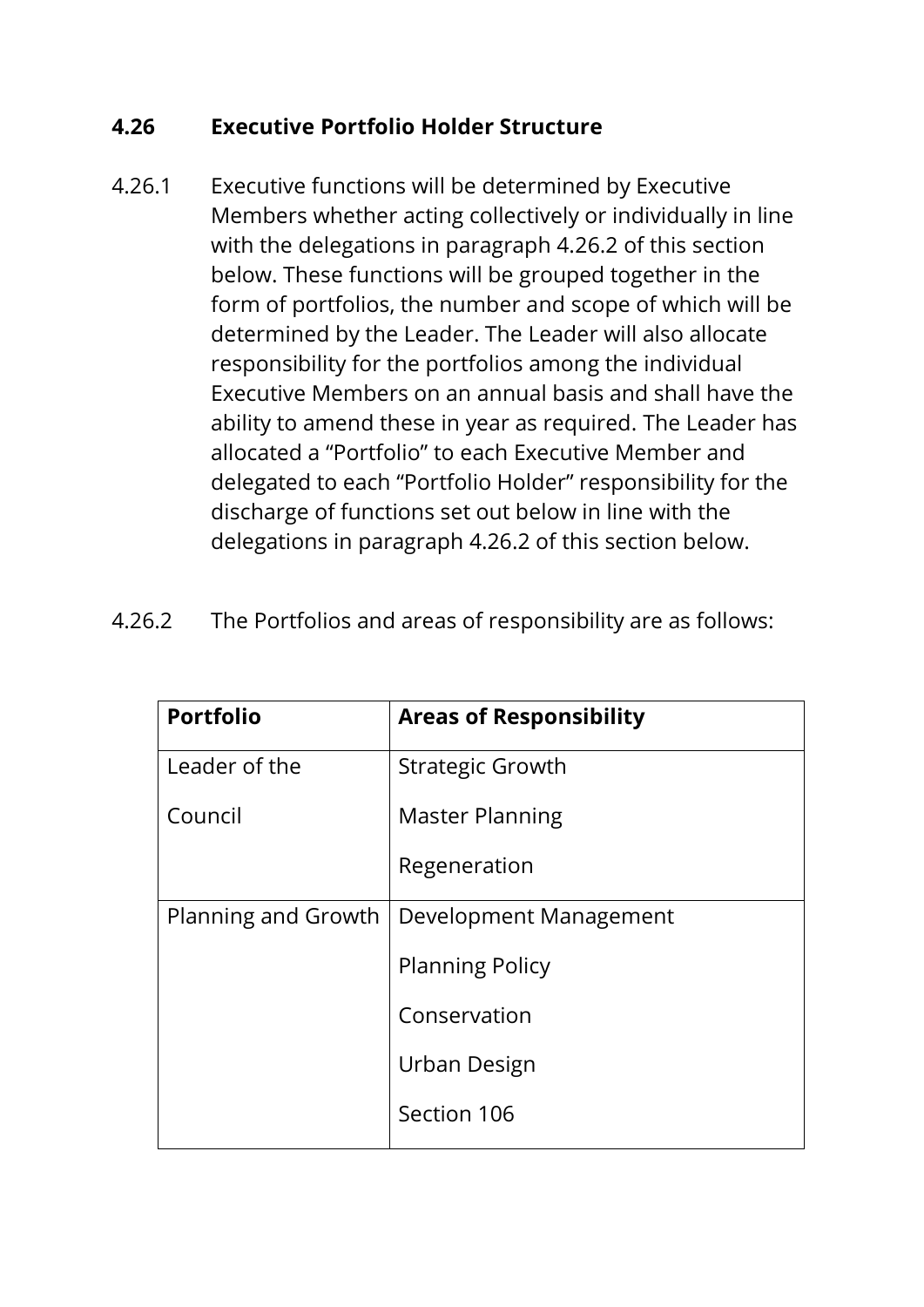|                                                  | <b>Planning Enforcement</b>                     |
|--------------------------------------------------|-------------------------------------------------|
|                                                  | Neighbourhood Planning                          |
|                                                  | <b>Operational Economic Development</b>         |
|                                                  | Digital Infrastructure                          |
|                                                  | <b>Licensing Policy</b>                         |
| Corporate Services                               | Human Resources and Organisation<br>Development |
|                                                  | Health and Safety                               |
|                                                  | <b>Customer Services</b>                        |
|                                                  | <b>Risk Management</b>                          |
|                                                  | <b>Legal and Democratic Services</b>            |
|                                                  | Procurement                                     |
|                                                  | Communications                                  |
| Financial<br>Sustainability and<br>Deputy Leader | <b>Budget</b>                                   |
|                                                  | Annual accounts                                 |
|                                                  | <b>Treasury Management</b>                      |
|                                                  | <b>Financial Sustainability Committee</b>       |
|                                                  | <b>Asset Management</b>                         |
|                                                  | Property management                             |
|                                                  | Millstream                                      |
|                                                  | <b>ICT</b>                                      |
|                                                  | Performance                                     |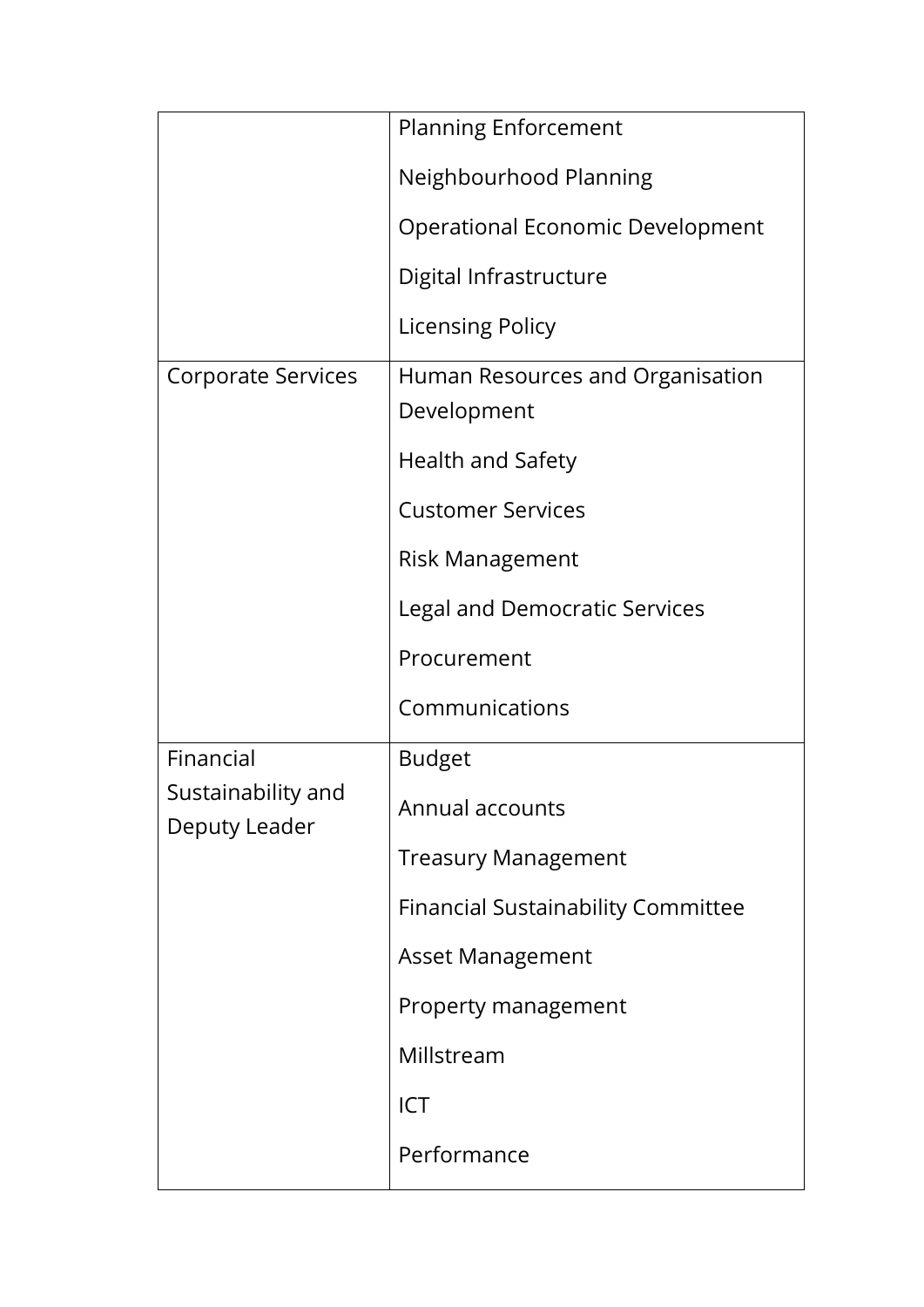|                                 | <b>Revenues and Benefits</b>              |
|---------------------------------|-------------------------------------------|
| Environmental<br>Sustainability | Climate Change                            |
|                                 | Air Quality                               |
|                                 | <b>Transport Strategy</b>                 |
|                                 | <b>Community Transport</b>                |
|                                 | Parking                                   |
|                                 | Waste                                     |
| Wellbeing                       | <b>Public Health</b>                      |
|                                 | Leisure                                   |
|                                 | Culture                                   |
|                                 | Green Space                               |
|                                 | <b>Environmental Health</b>               |
| Neighbourhoods                  | Housing                                   |
|                                 | <b>Community Safety</b>                   |
|                                 | <b>CCTV</b>                               |
|                                 | <b>Emergency Planning</b>                 |
|                                 | Safeguarding                              |
| Communities                     | Resident Engagement and<br>Consultation   |
|                                 | Partnerships and Development              |
|                                 | Grants                                    |
|                                 | <b>Councillor Support and Development</b> |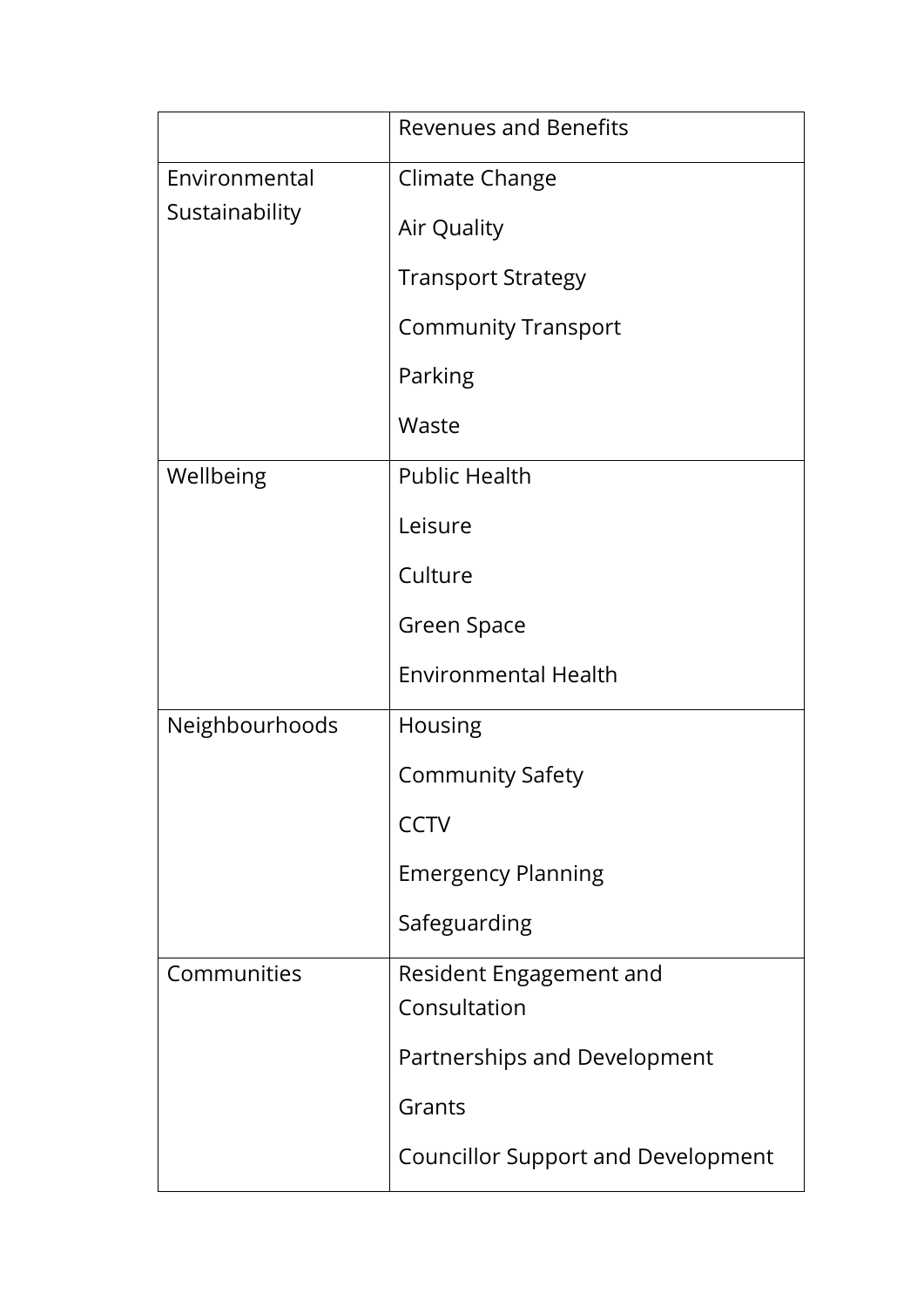- 4.26.3 The following responsibilities have been delegated to each individual Executive Member to exercise within their portfolio and service area:
	- (a) to exercise the Executive powers and duties of the Council for strategic development, policy direction, partnership working, Key Decisions, programme and performance management, in accordance with the council's procedure rules, for their portfolio areas;
	- (b) to be responsible for ensuring the successful delivery of business transformation in relation to their portfolio areas;
	- (c) to request the Overview and Scrutiny Committee to review changes to policy and strategy within their areas of responsibility;
	- (d) to have oversight of budget planning and monitoring in their service area, including minor in-year changes to fees and charges;
	- (e) to act as the Council's lead spokesperson and representative on strategic bodies for their areas of responsibility and to respond to relevant consultations by Central Government and other agencies;
	- (f) where there are implications for policies of the council, to agree responses to consultation papers from the Government (including Green and White papers) or any regional or professional body;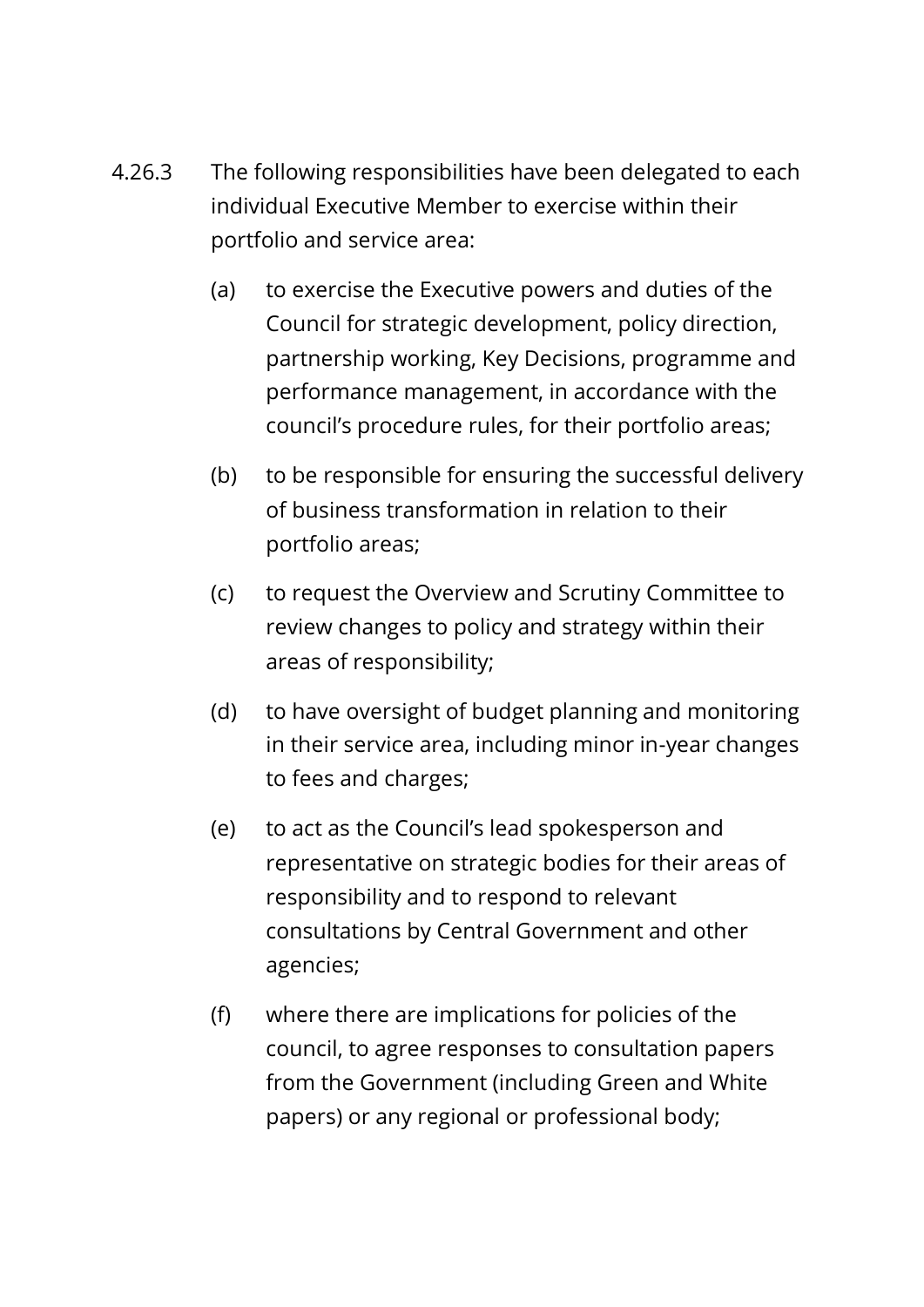- (g) to determine priorities in conjunction with the relevant member of the council's Leadership Team and other Executive members (within the policy framework and budget);
- (h) to make suggestions for policy initiatives (within the Budget and/or Policy Frameworks) and for amendments to the Budget and/or Policy Framework, for agreement by the Executive and Council;
- (i) to recommend to the Executive a response to reports from the Overview and Scrutiny Committee or Audit and Governance Committee in respect of the allocated services;
- (j) to review customer satisfaction, results of consultation with stakeholders and the efficiency of service provision generally and to agree arrangements for continuous improvements to be made;
- (k) to consider and recommend plans in respect of the portfolio allocated;
- (l) to promote effective relationships and partnerships between the council and all other bodies and agencies affecting the community;
- (m) to consult any advisory bodies as directed by the Executive;
- (n) to agree minor matters and non-material amendments to policy;